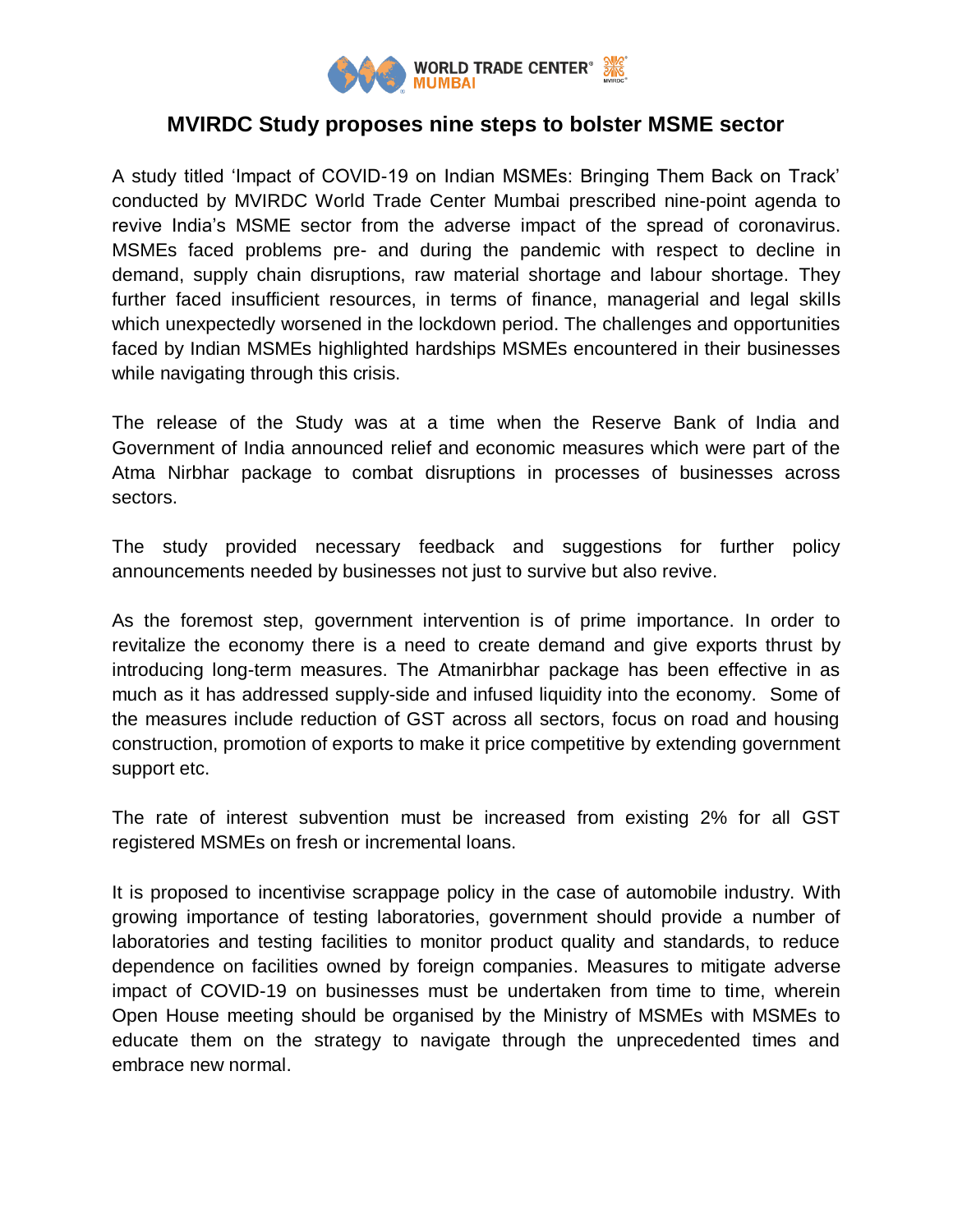

The findings in the Study were based on a survey which was conducted on representatives from industry associations, MSMEs, chambers of commerce and industry, export promotion councils, academicians and industry experts. The survey participants represented diverse sectors such as manufacturing, wholesale and retail trade, agro processing and software. The Study proposes nine policy recommendations to address challenges of MSMEs during and post-COVID-19 in order to bring them back on track.

Measures cited for policy recommendations include mechanism for redressal, importance of non-traditional ways of doing business, focus on import substitution, enhancing global competitiveness, build infrastructure, introduction of incentive-based schemes, labour law reforms and other reforms, extension of technological upgradation fund to other sectors and need for R&D fund, review of free trade agreements, trade receivable discounting system to meet trade credit requirements, boost e-commerce platforms, set up high-level committee, improve ease of doing business, move up the value chain, set up trade centers at rural level, etc.

A summary of the study can be accessed from the weblink: [https://wtcmumbai.org/pdf/report](https://wtcmumbai.org/pdf/report-presentiton/2020/Research_Study_Impact%20of%20COVID-19.pdf)[presentiton/2020/Research\\_Study\\_Impact%20of%20COVID-19.pdf](https://wtcmumbai.org/pdf/report-presentiton/2020/Research_Study_Impact%20of%20COVID-19.pdf)

**Notifications**

## **PIB**

Compliance of FDI Policy in digital media within a month

<https://www.pib.gov.in/PressReleasePage.aspx?PRID=1673142>

BRICS Members hold 8th STI Ministerial Meeting

<https://www.pib.gov.in/PressReleasePage.aspx?PRID=1672866>

## **CBIC**

Tariff fixation for edible oils, brass scrap, poppy seeds, areca nut, gold and silver